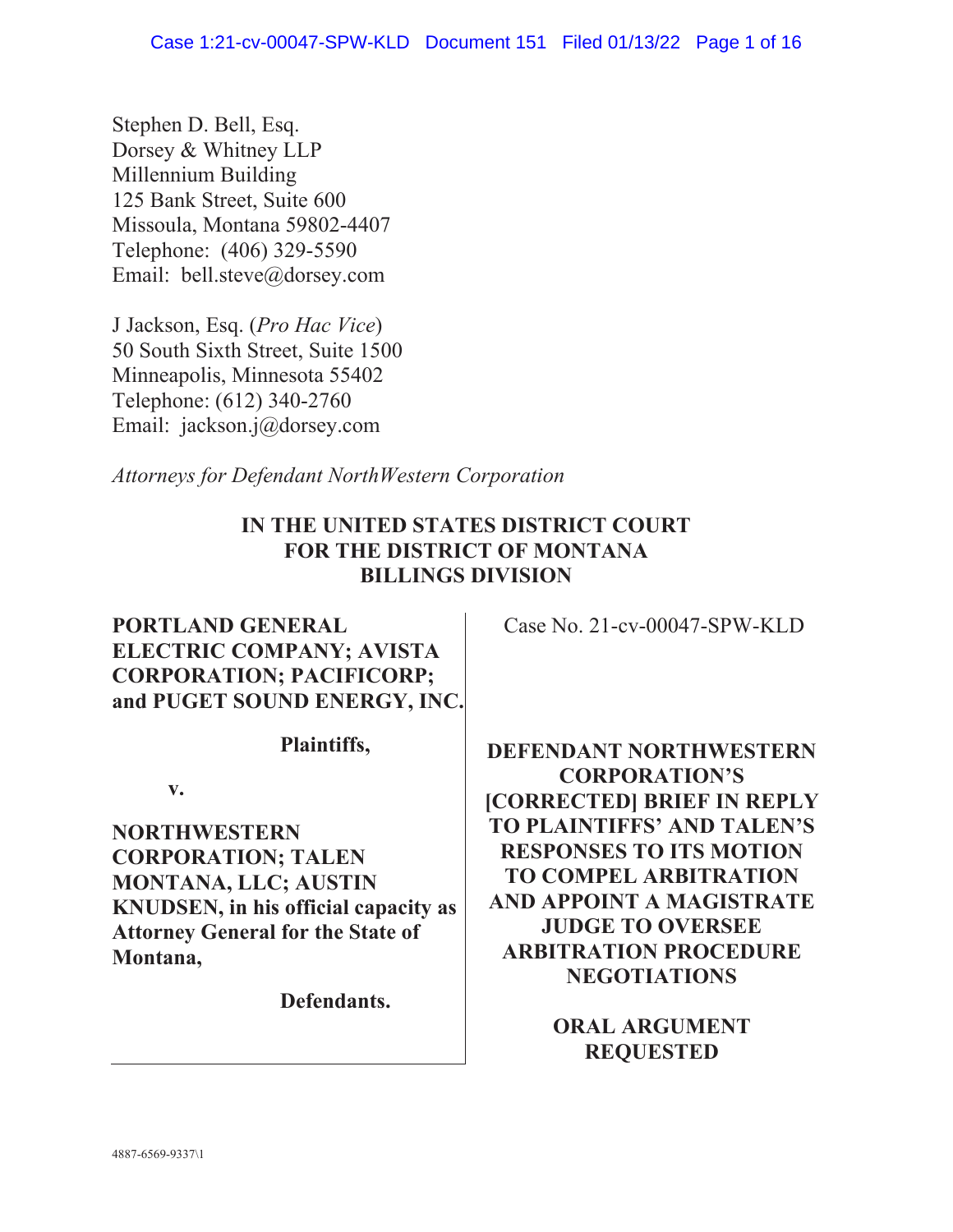Plaintiffs (the "PNW Owners") want to shut down Colstrip Units 3 and 4 by the end of 2025. They have made that goal clear and have taken steps to accomplish it. They were driven to their 2025 closure goal by Washington and Oregon legislation that "prohibit[s] (or substantially punish[es]) utilities from supplying customers with electricity produced by coal-fired resources [such as Colstrip]. Washington's act goes into effect on December 31, 2025, and Oregon's prohibition begins January 1, 2030." Findings of Fact, Conclusions of Law, and Order for Preliminary Injunction ("Preliminary Injunction Order"), Doc. 100, at 3 (Findings ¶ 6). "The PNW Owners intend to pursue avenues of transitioning away from Colstrip Units 3 and 4 because they feel they can no longer use power generated from that operation due to changes in Washington and Oregon law and … their intent was frustrated due to the prohibitions imposed by [Montana Senate Bill ("SB")] 266." *Id*. at 12 (Conclusions ¶ 23). Indeed, "[t]he PNW Owners have demonstrated that SB 266 likely interfered with the [O&O] Agreement", and they "have provided evidence that demonstrates how SB 266 caused them to refrain from taking steps they otherwise would toward potential closure of Units 3 and 4 during the budgeting and planning process." *Id*. at 8 (Conclusions ¶ 9).

One step is to call for a vote to close Colstrip Units 3 and 4, and indeed "[t]he issue of the number of votes necessary to shutter the Project under the [Colstrip Ownership and Operation Agreement ("O&O Agreement")] is currently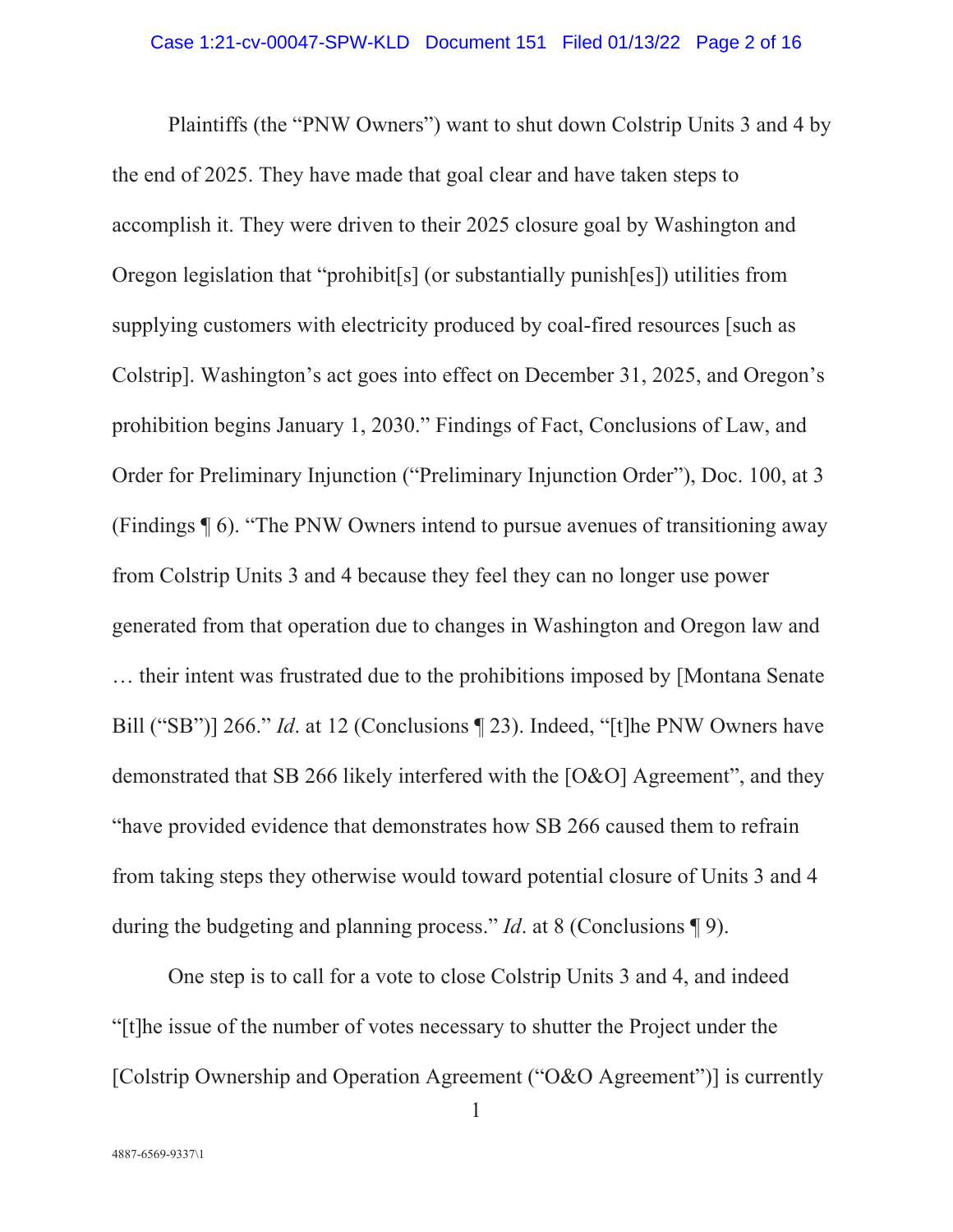#### Case 1:21-cv-00047-SPW-KLD Document 151 Filed 01/13/22 Page 3 of 16

pending in arbitration under the terms of the Agreement." *Id*. at 5 (Findings ¶ 13). The PNW Owners have provided evidence they planned to call for a vote but abandoned that plan because they "are faced with expensive potential liability should they proceed with their planned course of action to transition away from Colstrip Units 3 and 4." *Id.* at 13 (Conclusions  $\P$  24).<sup>1</sup>

The PNW Owners' Integrated Resource Plans each call for closure of Colstrip Units 3 and 4 by at least the end of 2025 (and Plaintiff Portland General Electric Company by 2027). *See* NorthWestern's Opening Br., Doc. 121, at 5-8. During the 2021 budgeting process, the PNW Owners reiterated their focus on closing the Project by 2025 in three letters dated November 25, 2020, December 9, 2020, and January 7, 2021. *See id.* at 9-10. They claim their closure demands arise solely from Washington's CETA, RCW 19.405, *et seq.,* and ORS 757.518(2), as the Washington (and Oregon) legislative directives compel them to close the Project. Pls.' Undisputed Facts, Doc. 103, at  $\P\P$  4 & 14.

The PNW Owners' plans and actions to bring about closure of Colstrip caused NorthWestern to commence arbitration pursuant to O&O Agreement § 18. The fundamental issue raised in that arbitration focuses on the number of votes

<sup>1</sup> *See* Pls.' Undisputed Facts, Doc. 103, at 14.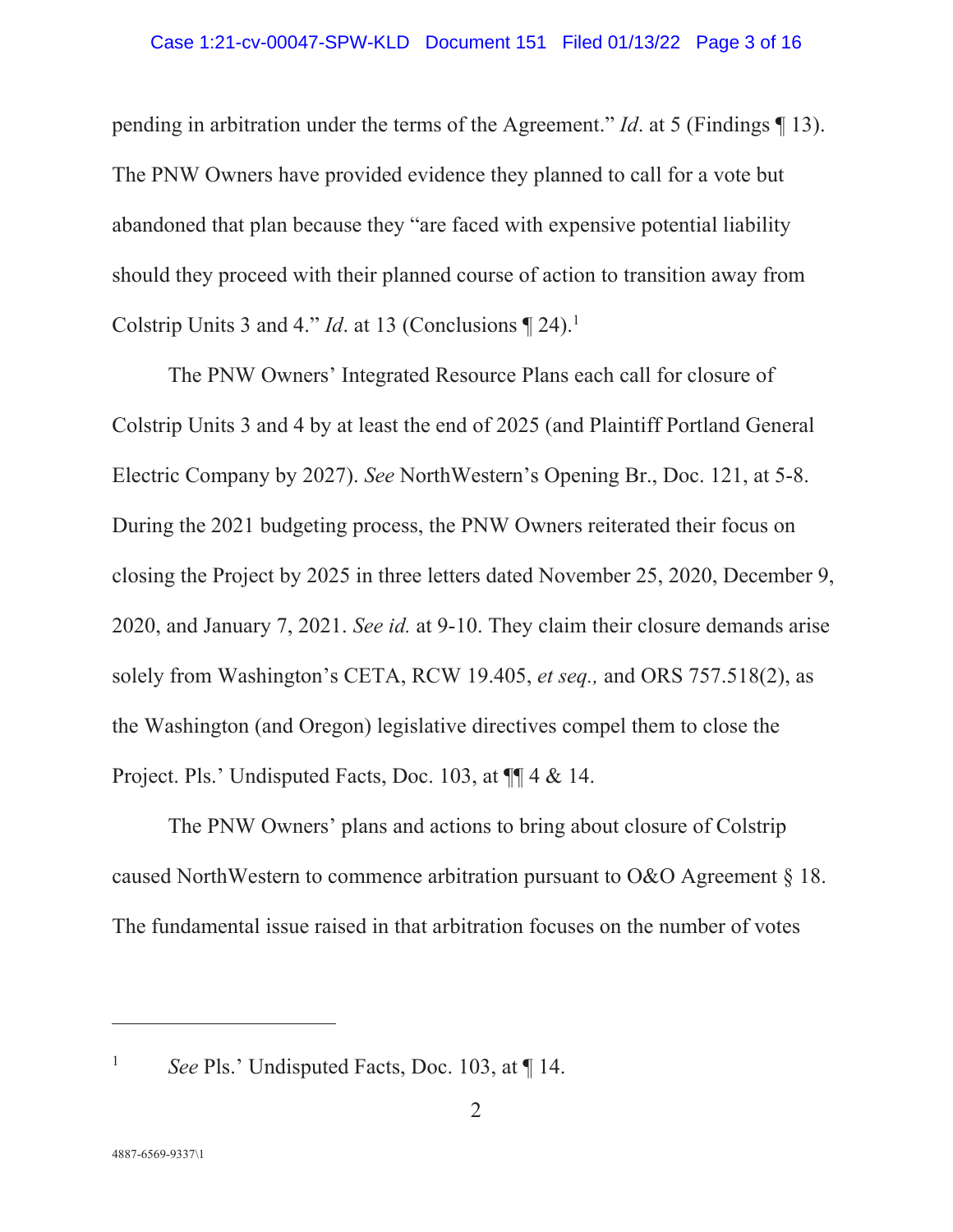#### Case 1:21-cv-00047-SPW-KLD Document 151 Filed 01/13/22 Page 4 of 16

necessary to shutter the Project under the O&O Agreement.<sup>2</sup> The PNW Owners assert the O&O Agreement allows a vote of a simple majority of the Project's Owners, while NorthWestern contends unanimity is required. As this Court accurately stated, "the parties are seeking declaratory judgment [in arbitration] as to whether a unanimous vote is required to close Units 3 and 4 and to determine the corresponding funding obligations." *Id*. at 3 (Findings at ¶ 5).

Though the parties stand at the precipice of actions to bring about closure, Talen baselessly claims the dispute is not ripe and this Court lacks jurisdiction to provide the relief NorthWestern seeks—an order compelling the parties to arbitration. Talen's position is misplaced both as a matter of law and fact.

The PNW Owners other than Plaintiff Puget Sound Energy, Inc. ("PSE") (the "Plaintiff Co-Owners") take a different but nonetheless shortsighted approach to resisting NorthWestern's motion. Pl. Co-Owners' Resp., Doc. 142. They claim NorthWestern's motion is "premature" until the issue of the enforceability of Senate Bill ("SB") 265 is resolved.<sup>3</sup> In making that claim, they ignore the

<sup>2</sup> The O&O Agreement governs the operation of the Project and the rights and obligations of its Owners, the non-governmental parties to this lawsuit.

<sup>3</sup> The PNW Owners' motions for partial summary judgment declaring SB 265 and 266 unconstitutional and/or preempted are pending before this Court. Pls.' Partial Summ. J. SB 265, Doc. 88, and Pls.' Partial Summ. J. SB 266, Doc. 102.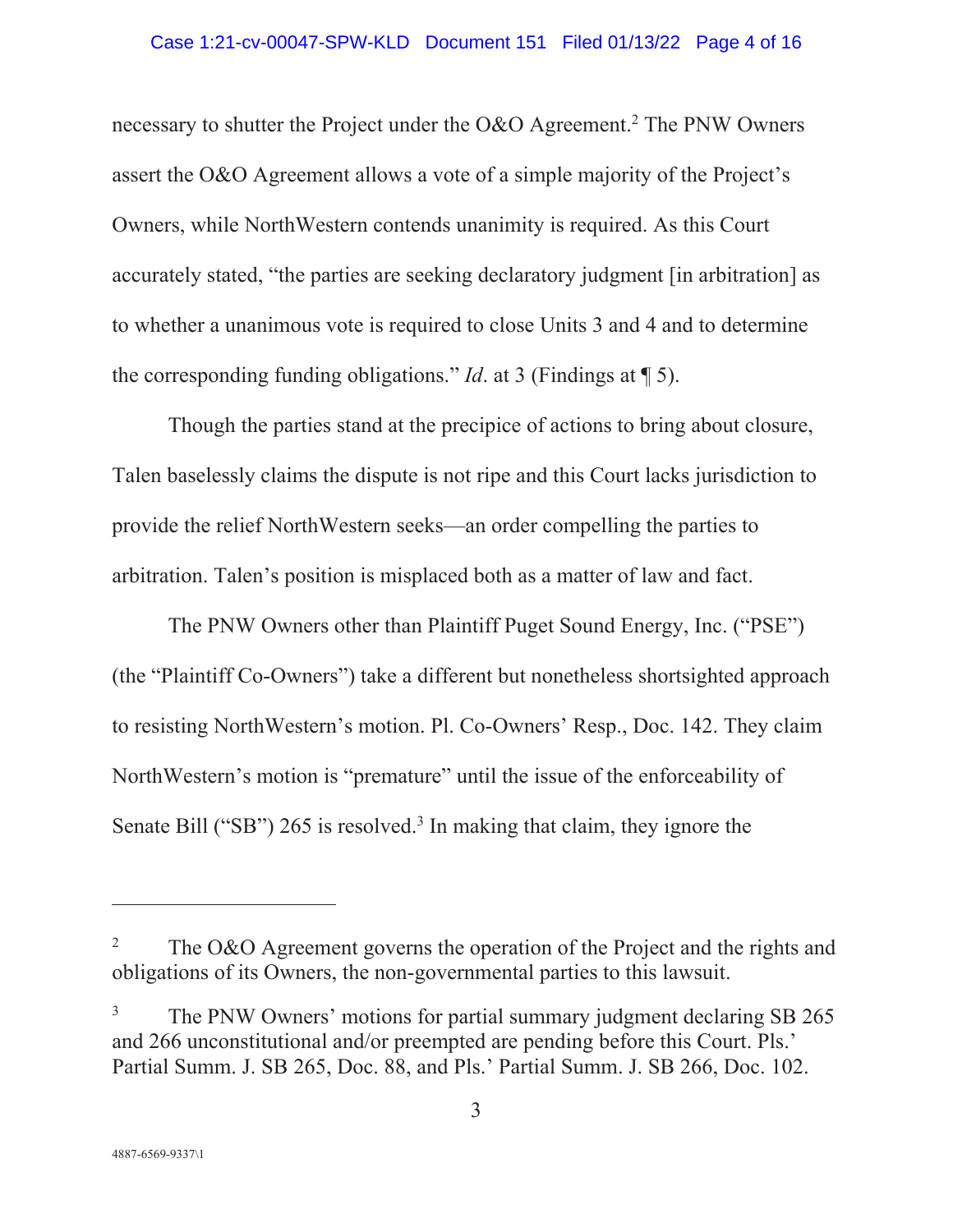provisions of SB 265,<sup>4</sup> which allow the parties to waive the requirements of SB 265, and that the claims in arbitration are independent of the issues raised by the PNW Owners' motions for partial summary judgment. *See* PSE's Resp., Doc. 144, at 2 n.1.

Because NorthWestern depends on Colstrip Units 3 and 4 to generate electricity to meet the needs of its Montana customers, it commenced arbitration to address that real threat, following the procedures in O&O Agreement § 18. As development of new utility assets can take many years, long-range resource planning is necessary to identify a multi-year course of action to ensure there are enough utility resources to meet customer needs at a reasonable price and to comply with applicable laws and regulations. To address this long lead-time, it is imperative that the parties proceed promptly to arbitration.

The parties' squabbling over the arbitrator selection process and the manner by which the arbitration will proceed has held captive the arbitration that NorthWestern commenced eleven months ago. The O&O Agreement, while requiring resolution of the present controversy by arbitration, did not address these two aspects of the arbitration process. While the parties have had discussions to

<sup>4</sup> SB 265 is codified at MCA § 27-5-323. Subdivisions (1) and (2) allow the parties to waive the requirements of SB 265.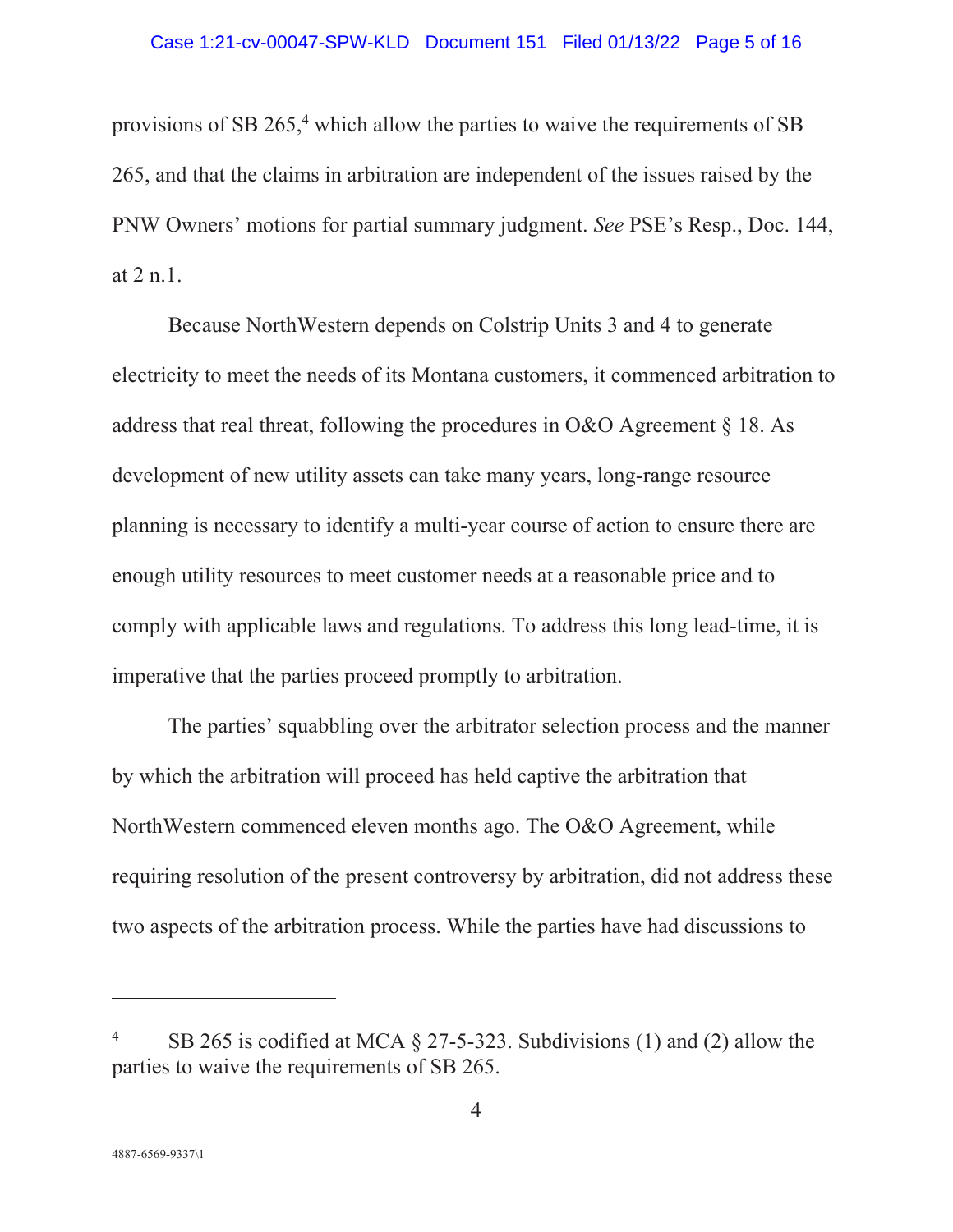#### Case 1:21-cv-00047-SPW-KLD Document 151 Filed 01/13/22 Page 6 of 16

resolve this impasse, they have made little progress, partly because Defendant Talen prefers delay. *See* NorthWestern's Opening Br. Doc. 121 at 12-15; Talen's Opp'n, Doc. 141, at 3-4. The litigation pending before this Court, addressing SB 265 and 266, has added to that delay.

NorthWestern urges the Court to enter an order compelling arbitration and referring the matter to a magistrate judge to oversee the negotiations of the processes and procedures by which that arbitration will proceed. Time is of the essence.

#### **ARGUMENT**

### **A. Talen's Unfounded Ripeness Argument**

Relying heavily on the Fifth Circuit's decision in *Lower Colorado River Authority v. Papalote Creek II, LLC*, 858 F.3d 916 (5th Cir. 2017), *cert. denied,*  138 S. Ct. 747 (2018), Talen claims this Court lacks subject matter jurisdiction to compel arbitration because the underlying dispute, now awaiting resolution in arbitration, is not ripe. Talen claims the matter pending before the Court is not ripe, because "not one of the co-owners has asked that Colstrip be closed, let alone undertaken the procedures required by the O&O Agreement to propose a closure vote at any time in the future." Talen's Opp'n, Doc. 141, at 6.

Talen's ripeness argument misreads the record and the O&O Agreement. As summarized above and in NorthWestern's Opening Brief, the PNW Owners have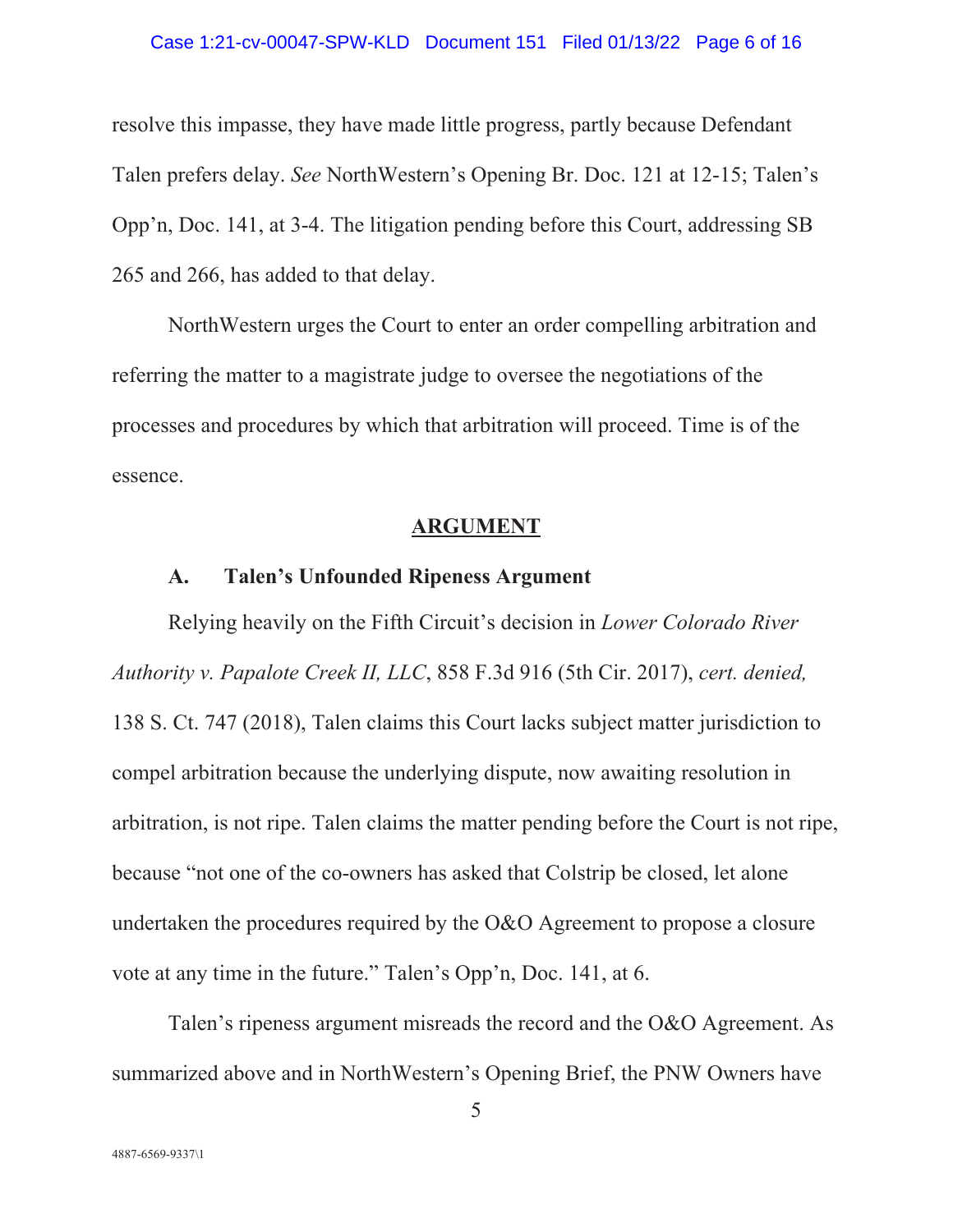#### Case 1:21-cv-00047-SPW-KLD Document 151 Filed 01/13/22 Page 7 of 16

taken substantial steps to bring about the closure of the Project only to be foiled by the passage of SB 266. *See* Preliminary Injunction Order, Doc. 100, at 8 (Conclusions ¶ 9).

Throughout its Opposition Brief, Talen claims the O&O Agreement requires the parties to address Prudent Utility Practice in bringing a vote before the Project Committee. However, Talen's interpretation of the O&O Agreement's requirements, which NorthWestern and the PNW Owners dispute, is a matter for resolution in the arbitration and not for this Court. O&O Agreement  $\S 18<sup>5</sup>$ 

Talen's ripeness argument does not go to NorthWestern's vote issue, but rather to "Colstrip's ability to produce electricity consistent with prudent utility practice, now and in the future" and the budgeting process, neither of which are implicated by a call to vote on whether to close the Project—the core issue of NorthWestern's arbitration demand. There is no question of ripeness: the threat of closure of Colstrip by 2025 is real and palpable. Delay threatens NorthWestern's ability to meet the electricity needs of its Montana customers.

For purposes of this motion, the only relevant section of the O&O

<sup>5</sup> Talen's Opposition relies heavily on *its own* interpretation of the O&O Agreement and what it requires (*see*, *e.g.*, Talen's Opp'n, Doc. 141 at 11, 13, etc.), ignoring it is the arbitrator's/s' responsibility to interpret the O&O Agreement.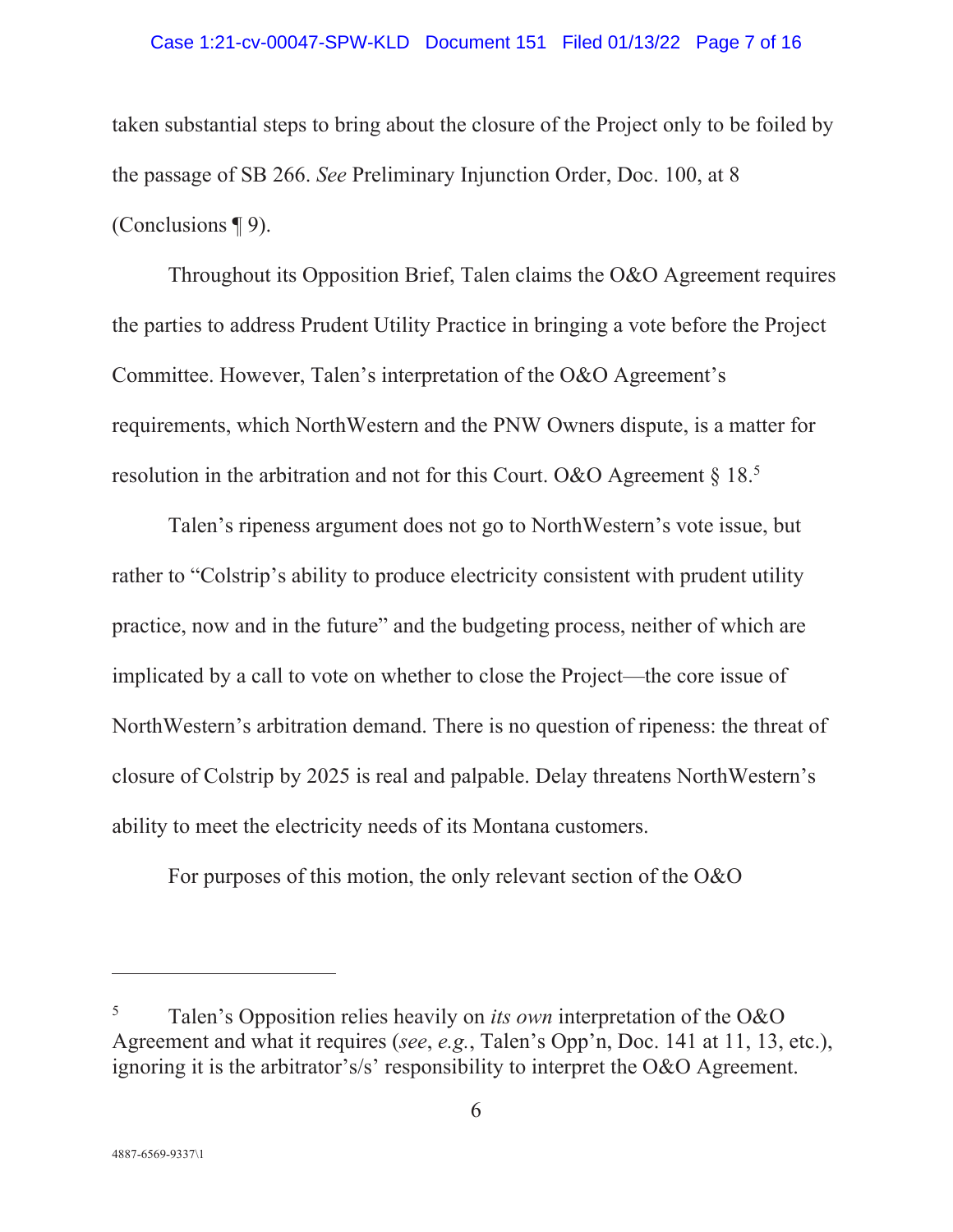Agreement is Section 18, which requires, "Any controversies arising out of or relating to this Agreement which cannot be resolved through negotiations among the Project Users within thirty (30) days after inception of the matter in dispute shall, upon demand of any Project User involved in the controversy, be submitted to an Arbitrator." NorthWestern complied with the 30-day notice requirement to all Owners via its February 9, 2021 letter. As the Parties could not resolve the matter, NorthWestern served its demand for arbitration on March 12, 2021, which it amended on April 2, 2021. NorthWestern had the right to commence arbitration under Section 18 to resolve what vote is required to close the Project and the obligations of each co-owner to fund its operations. Talen's interpretations of Sections 17 and 32 are irrelevant and ultimately for the arbitrator/s to decide.

Talen's heavy reliance on *Lower Colorado River Authority*, as "squarely on point," also is misplaced.6 *Lower Colorado River Authority* presents a far different set of facts not present here. There, the parties' dispute concerned different interpretations of whether a contract provision capped the plaintiff's liability. The Fifth Circuit noted that the dispute would not need to be resolved unless the plaintiff first stopped taking energy. But the plaintiff continued to perform fully

<sup>6</sup> Talen's Opp'n, Doc. 141, at 12.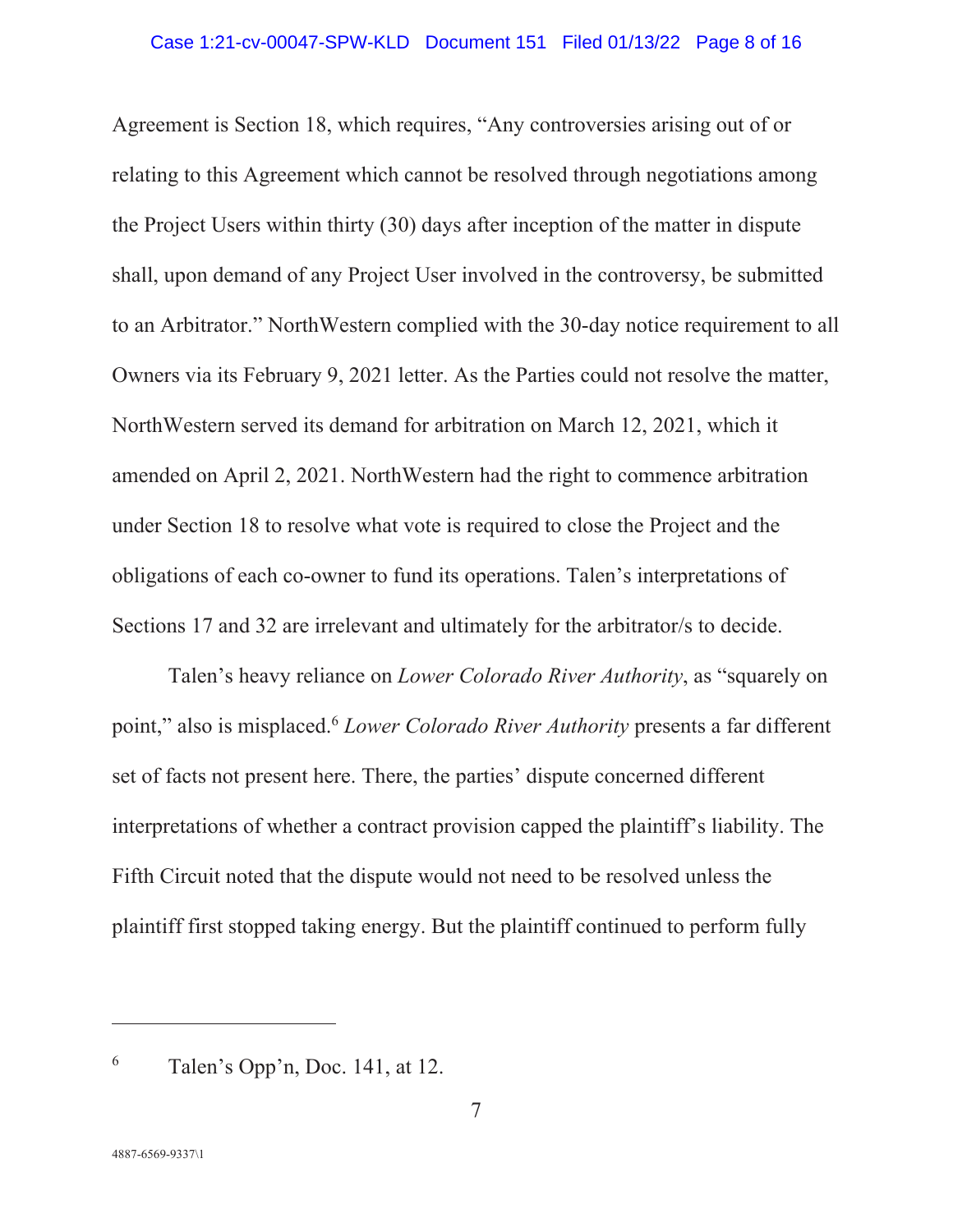under the agreement by taking energy. *Id.* Importantly, the court found there was "no evidence Plaintiff threatened to stop taking energy or that such decision was even likely." 858 F. 3d at 925.<sup>7</sup> Instead, the court found the plaintiff "consistently maintained that, even if it received a favorable ruling, there was only a possibility that it would opt to stop taking energy." *Id.* Based on the record, including the plaintiff's own actions and statements, the plaintiff failed to establish the issue was ripe for adjudication when the district court compelled arbitration.8

Here, the issue is ripe because the PNW Owners have been clear with their intentions. Plaintiffs acknowledge they "have a concrete plan to close Colstrip by the end of 2025." *See* Pls.' Reply for Partial Summ. J. SB 266, Doc. 146 ("Pls.'

<sup>7</sup> "[N]either party appears to have threatened to breach the PPA [Power Purchase Agreement]." 858 F. 3d at 919. The plaintiff "also noted that it 'intends to continue to fully perform its obligations under the PPA during this arbitration process.'" *Id*. at 920.

<sup>8</sup> The Fifth Circuit, relying on its interpretation of *Vaden v. Discover Bank*, 556 U.S. 49, 58 (2009), "looked through" the petition to compel arbitration to matters in dispute in the underlying arbitration. In so doing, the court acknowledged "*Vaden* concerned whether there was federal question jurisdiction," but it saw "no reason that the holding is limited only to the specific jurisdictional issue," 858 F.3d at 923, and applied the "look through" analysis to diversity jurisdiction. While the Ninth Circuit has followed a similar analysis (*see Countrywide Home Loans, Inc. v. Mortgage Guar. Ins. Corp*., 642 F.3d 849, 855 n.2 (9th Cir. 2011)), several courts have disagreed. *See Northport Health Servs. of Arkansas, LLC v. Rutherford*, 605 F.3d 483, 488-91 (8th Cir. 2010); *Hermes of Paris, Inc. v. Swain*, 867 F.3d 321, 325-26 (2d Cir. 2017). Regardless, with or without a "look through," the matter before this Court is ripe.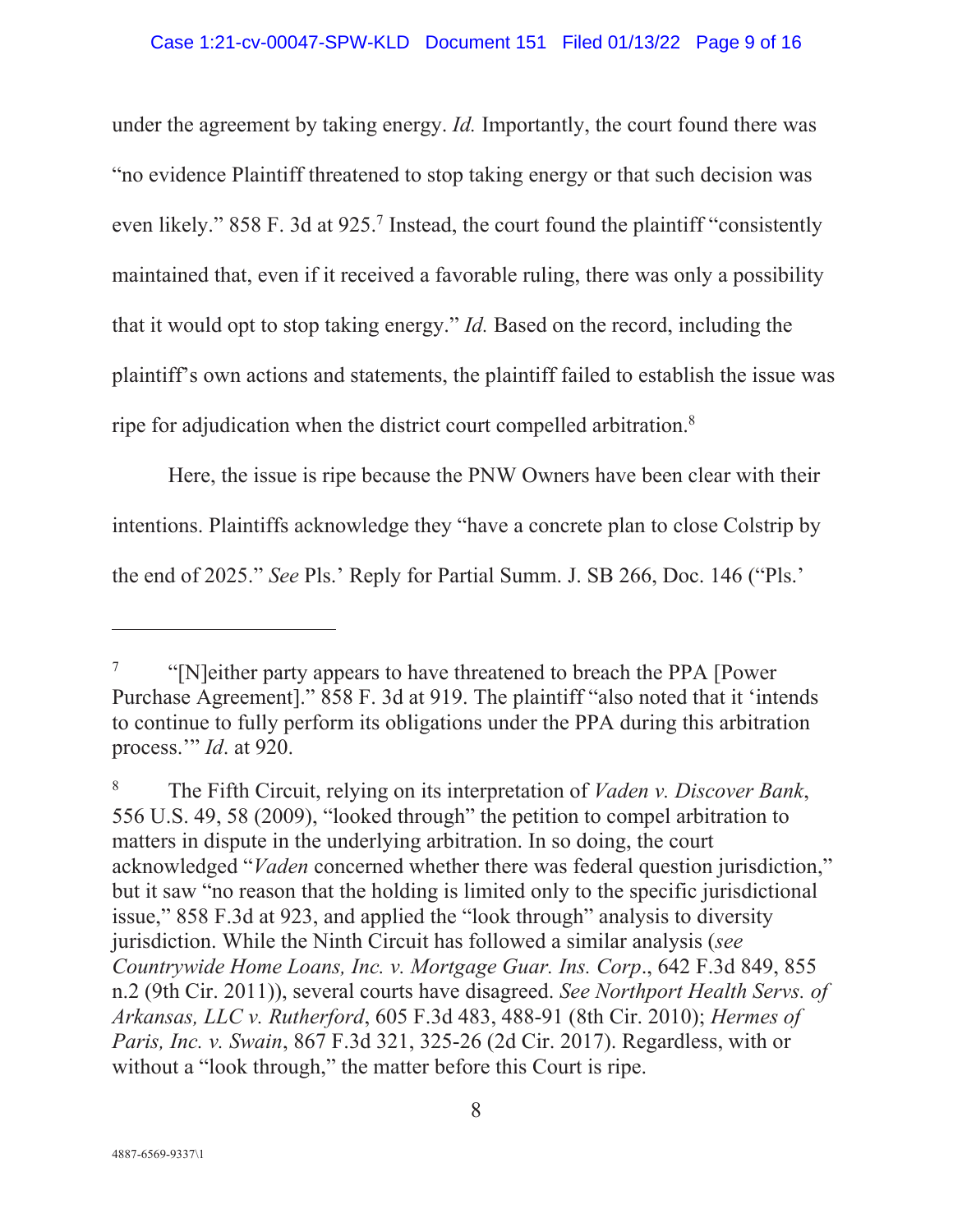Reply"), 7 (citing Pls.' Undisputed Facts, Doc. 103, ¶ 14 (describing plan to call for vote to close Unit 3)). Plaintiffs' plan to close Colstrip is "public knowledge based on Washington and Oregon statutes and Plaintiffs' regulatory filings" *Id.* (citing App., Pls.' Mot. for Prelim. Inj., Doc. 39-2 ¶¶19-21; Doc. 39-3 ¶¶ 10-12; Doc. 39-4 ¶¶ 11-13; Doc. 39-5 ¶¶ 5-6 (each Plaintiff describing statutory restrictions on using coal-fired electricity and transition plans as part of their Integrated Resource Plans filed with their regulators)).<sup>9</sup>

Talen's reliance on *Oil, Chem. & Atomic Workers Int'l Union v. Gillette Co.*, 905 F.2d 1176, 1176 (8th Cir. 1990), also misses the mark. There, a union employee inquired about certain service credits he expected to receive as pension benefits under his employer's retirement plan. *Id.* at 1176. The union filed a grievance against the employer on the employee's behalf. *Id.* The employer refused

<sup>9</sup> Talen grasps onto but misinterprets Plaintiffs' statement they have no intent to close the Project now. Talen's Opp'n, Doc. 141, at 5 & 14 n.3 (referencing Pls.' Prelim. Inj. Doc. 38 ("Pls.' Prelim. Inj.") at 28). Plaintiffs stated, "Nor is there any risk that the PNW Owners will close Colstrip in the immediate future. In January 2021, they approved tens of millions of dollars in capital expenditures to overhaul Unit 3 to keep it operating until its next scheduled overhaul in 2025; they approved an overhaul for Unit 4 in 2020. Roberts Decl. ¶ 33." Doc. 38 at 28. In endorsing that statement, Talen ignores the obvious: that the PNW Owners intend to seek closure of the Project by 2025 in compliance with their legislative mandates. Given the lead-time necessary for NorthWestern to add electrical generating resources, the PNW Owners' ongoing threat to close the Project by 2025 has immediacy for NorthWestern. We are not addressing a contingent future event.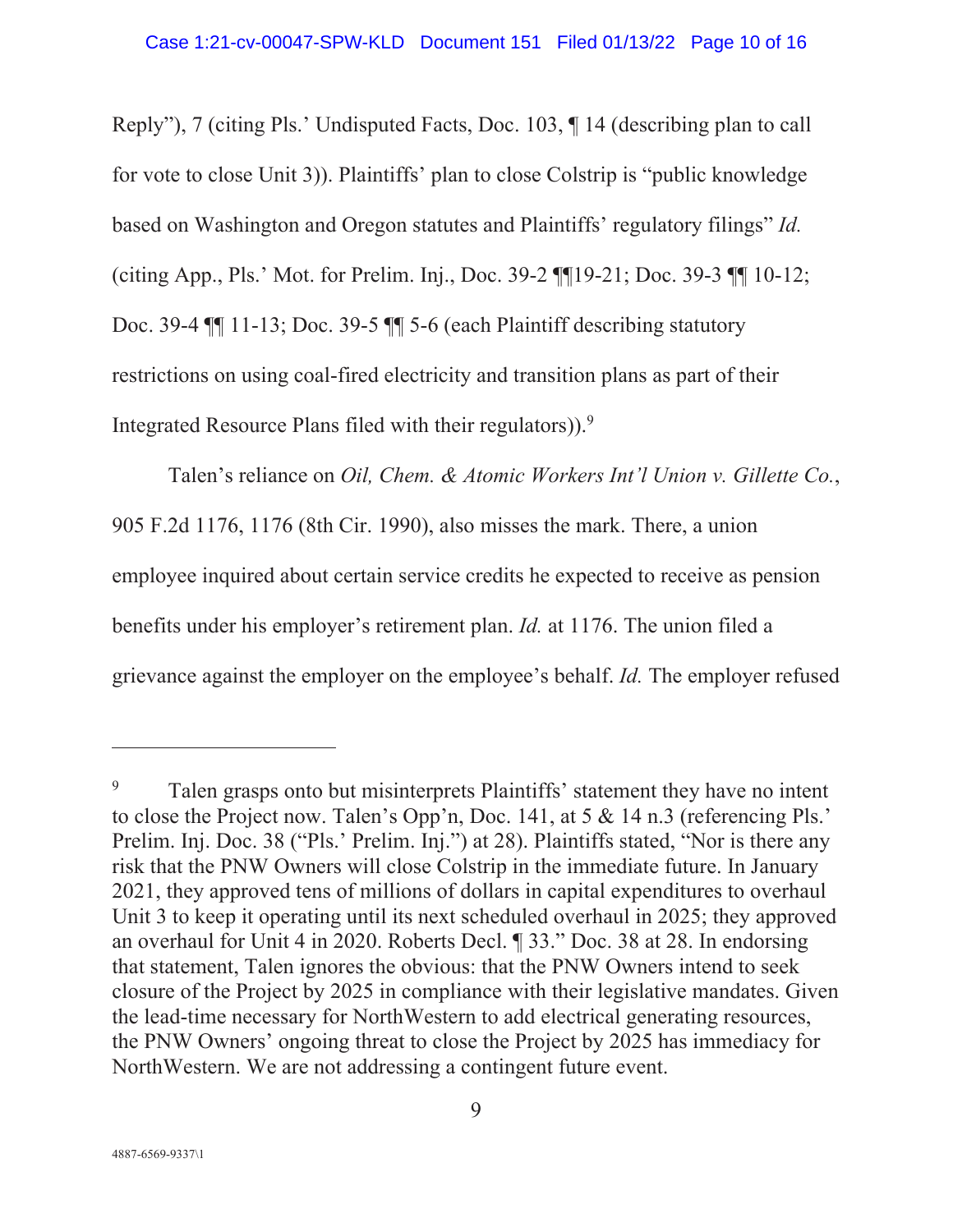#### Case 1:21-cv-00047-SPW-KLD Document 151 Filed 01/13/22 Page 11 of 16

to comply with the arbitration provisions and instead argued that the pension benefits arose solely under the retirement plan. The terms of the retirement plan required the employee to follow appeal procedures, which the employee had not done. *Id.* The court affirmed the district court's decision that the employee failed to file a claim with the retirement plan and had not been denied benefits. Therefore, unlike here, the employee's claim for benefits was not ripe, because "'this Court cannot properly rule on the conjectural possibility that the plan may decline his claim.'" *Id*. at 1177 (quoting the district court's opinion).

Further, Talen's argument that NorthWestern's motion to compel is unripe because the parties have not initiated the procedural steps contractually required to close the Project is incorrect. In their November 19, 2020 letter regarding the 2021 Colstrip budget, the PNW Owners identified "[c]losure of one or both units within the next 60 months" as a key objective. In fact, the PNW Owners "had planned to call a vote to close Colstrip Unit 3 at the Committee meeting on May 19, 2021, under the terms of the O&O Agreement." *See* Pls.' Undisputed Facts, Doc. 103 ¶ 14. The PNW Owners "chose not to call for that vote … now due to the risk of aggressive enforcement of Senate Bill 266." *Id.* 

The PNW Owners admit they have been prevented from taking any additional steps to close Colstrip because of SB 266. *See* Pls.' Reply, Doc. 146, at 3. The PNW Owners have been pressing to close the Project, and their efforts will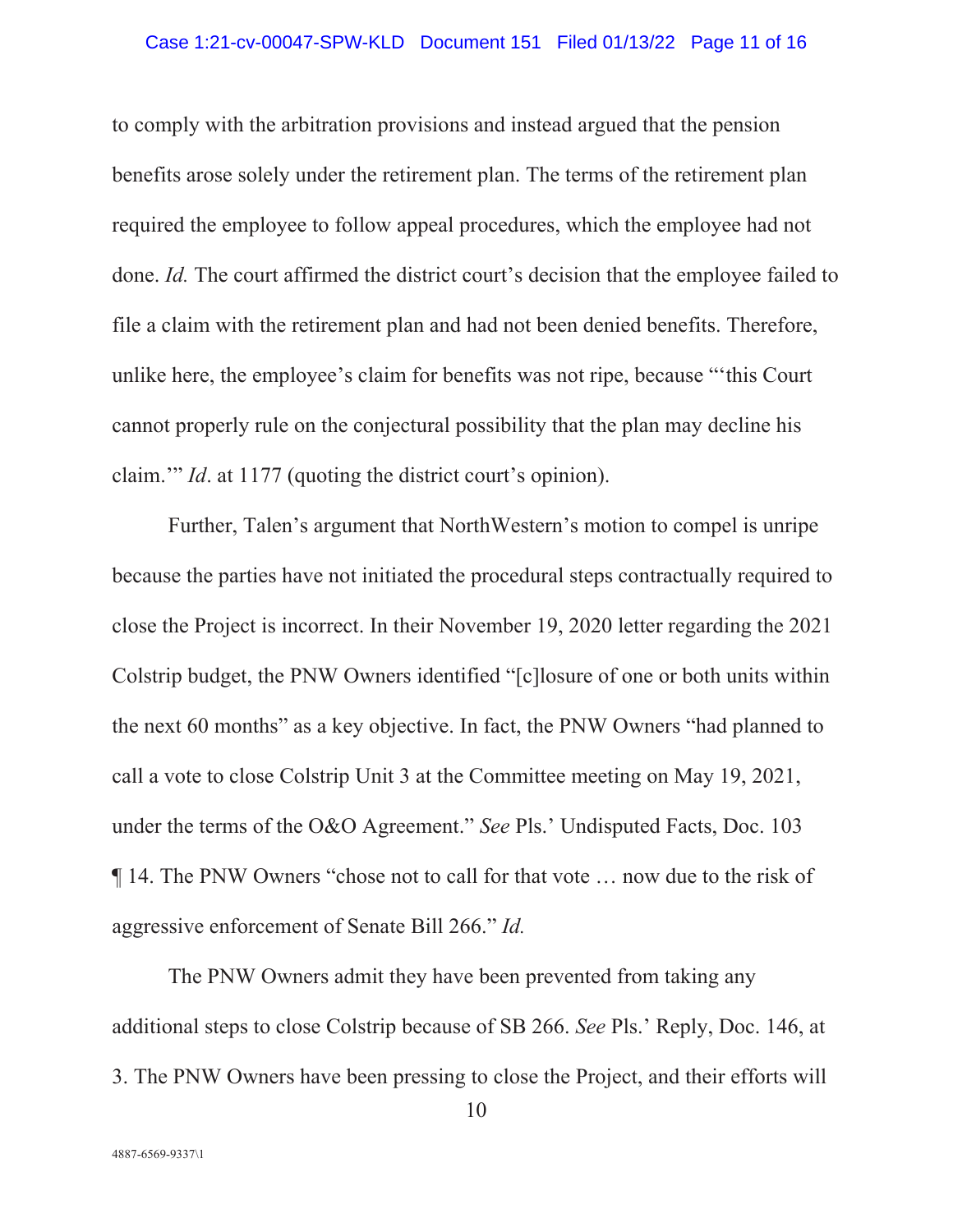not subside given the Washington and Oregon legislation.

Colstrip's operation is vital to NorthWestern's ability to meet customer demand, especially during peak demand, and acquisition of electrical energy in the open marketplace, with varying and perhaps prohibitive prices, is not a workable solution. NorthWestern would need years to plan and perhaps build alternate generating sources to meet customer demand were Colstrip to close. Because of the recent actions taken by the PNW Owners and Talen, the dispute regarding whether the PNW Owners can bring about the Project's closure without the unanimous support of all the Owners, requires resolution in the arbitration proceeding.

The PNW Owners intend to do what they can to close the Project by 2025. This dispute is ripe for arbitration.

## **B. The Plaintiff Co-Owners Unfounded Prematurity Argument**

The Plaintiff Co-Owners, while emphasizing they "want the Arbitration to move forward promptly,"10 argue NorthWestern's motion is premature "[u]ntil the issues regarding the legality of Senate Bill 265 raised by the Plaintiffs in this proceeding are resolved." Pl. Co-Owners' Resp., Doc. 142, at 5.

In making this argument, the Plaintiff Co-Owners overlook the provisions of SB 265, which allow the parties to agree in writing to waive procedures dictated by

 $10$  Pl. Co-Owners' Resp., Doc. 142, at 4.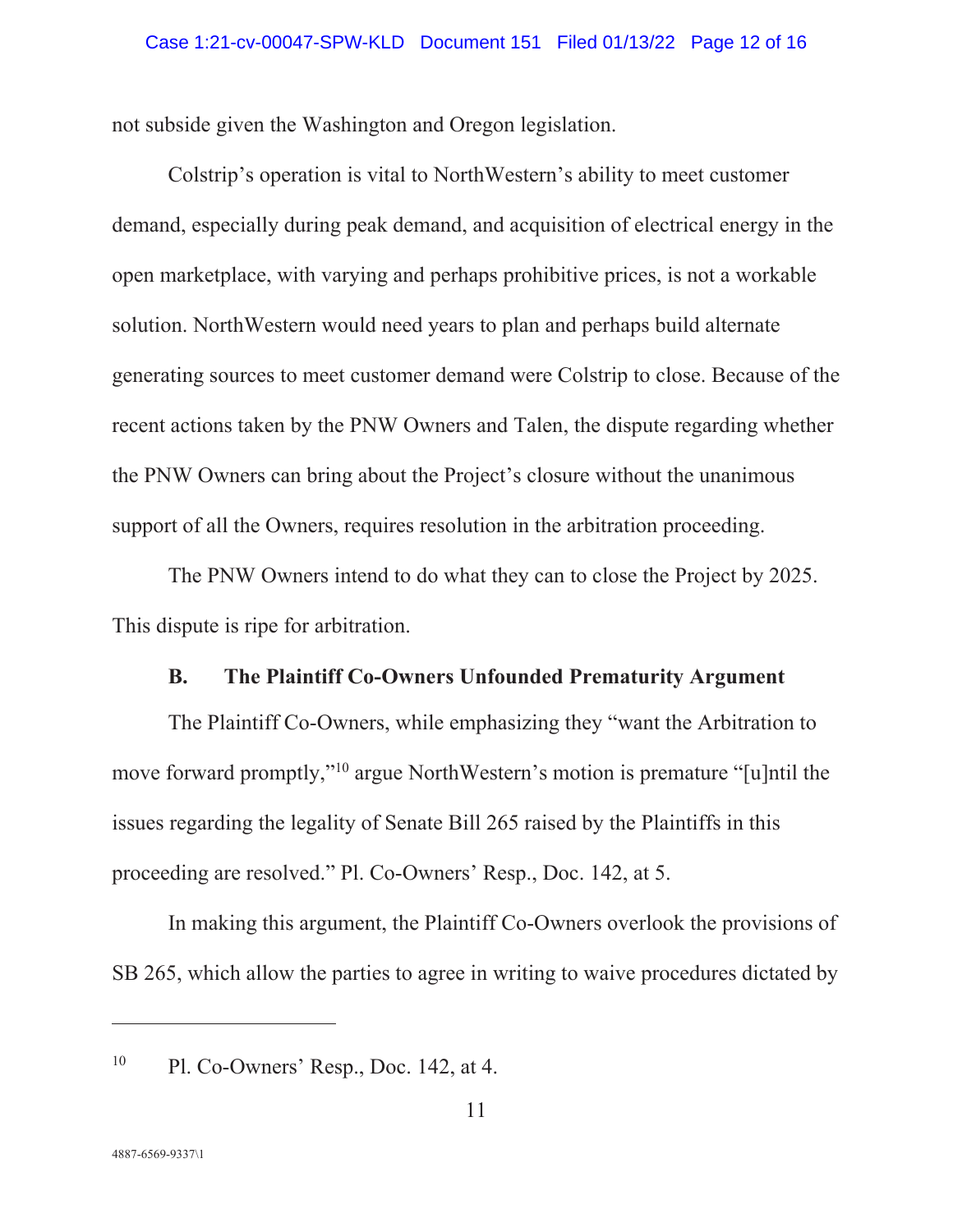SB 265. While the language of MCA § 27-5-323, as amended by SB 265, allows the parties to agree to a single arbitrator, subdivision  $(2)(a)$ , subdivision  $(1)$  allows the parties to agree to a venue outside Montana, and Talen has suggested a venue of Denver, Colorado, for the arbitration hearing. *See* Jackson Decl., NorthWestern's Mot. to Compel, Doc. 122-1, ¶ 8. The Owners may also agree to amend O&O Agreement § 18. A fundamental benefit of having a magistrate judge oversee the parties' negotiations is to encourage agreement on arbitration

protocol—important processes and procedures not addressed in Section 18.

No party has asked the Court to address the merits of the issues pending in the underlying arbitration. Rather, the issues before this Court relate to the enforceability (the constitutionality) of SB 265 and SB 266. The Court can enter an order compelling arbitration and compelling the parties to enter into mediation before a magistrate judge while the Court addresses the enforceability issues raised in these proceedings. There is no need for a stay of proceedings, which applies only when the judicial proceedings mimic the matters to be litigated in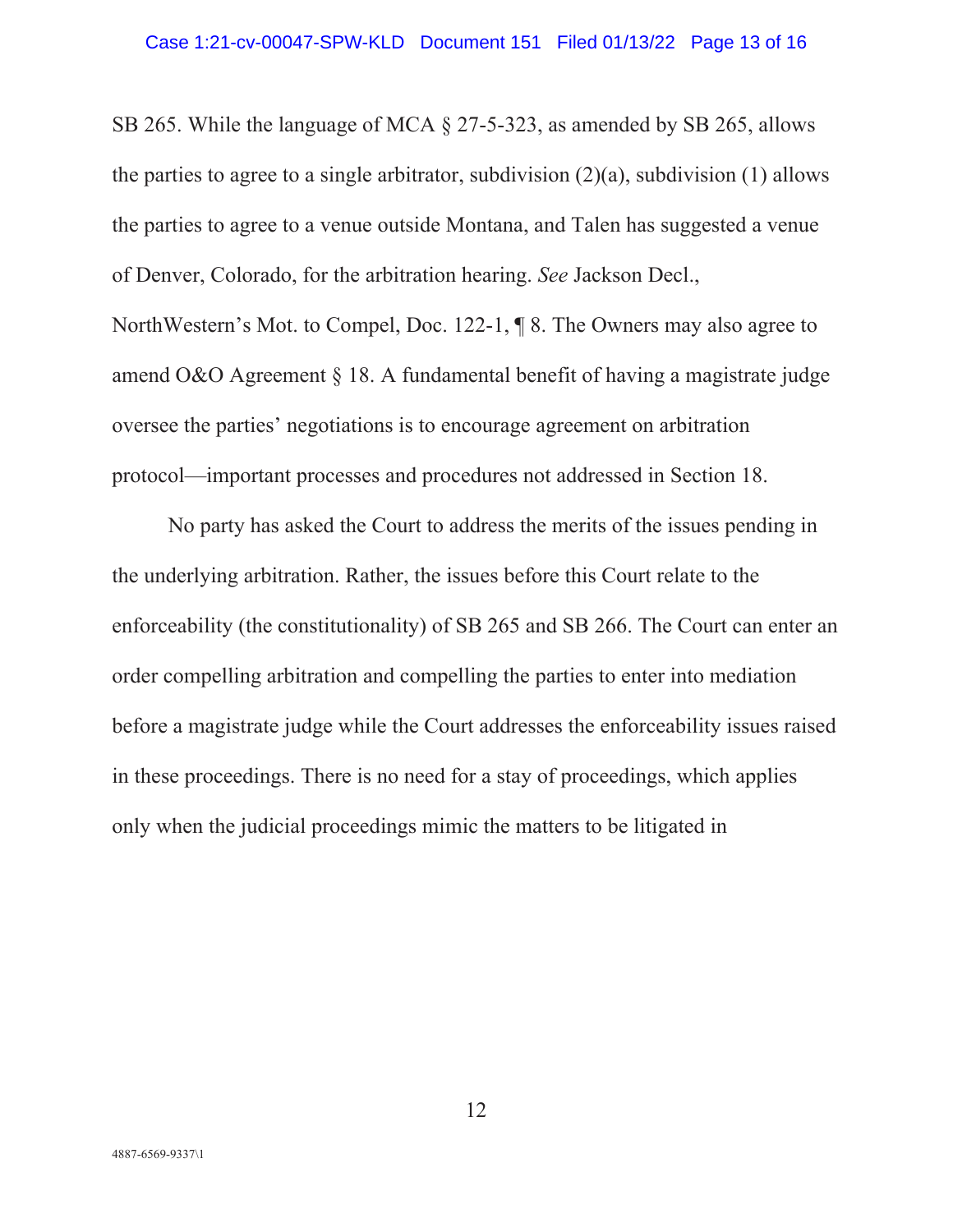#### Case 1:21-cv-00047-SPW-KLD Document 151 Filed 01/13/22 Page 14 of 16

arbitration.<sup>11</sup> 9 U.S.C. § 3 ("the court ... upon being satisfied that the issue involved in such suit … is referable to arbitration … shall … stay the trial of the action until such arbitration has been had").

If the Court is not prepared to address the enforceability of SB 265 before compelling arbitration, the Court may compel the parties to arbitration while mediating procedure and protocol issues. The parties' efforts to reach agreement so far have fallen short in part because Talen prefers delay.12 Appointing a magistrate judge to oversee the process would substantially improve the likelihood of reaching an agreement, which would allow the arbitration to proceed.

The PNW Owners have joined with NorthWestern on a proposed arbitrator selection protocol, and they have worked together to address arbitration procedures. Only Talen has resisted fair and open negotiations, instead focusing on

<sup>&</sup>lt;sup>11</sup> The Plaintiff Co-Owners "question whether NorthWestern's Motion seeking to compel arbitration is appropriately filed in this proceeding." Plaintiff Co-Owners' Resp., Doc. 142, at 2-3 n.4. But, they fail to recognize that the enforceability of SB 265 and SB 266 needs to be addressed in all three matters: 21 cv-00047-SPW-KLD, 21-cv-00058-SPW-TJC, and 21-cv-00090-SPW-TJC.

 $12$  Talen's claim it "remains willing to continue working with the other parties to agree on a protocol that would govern the details of any future arbitration proceeding relating to potential closure of Colstrip," Talen's Opposition, Doc. 141, at 2, n.1, is craftily written to suggest willingness without commitment. Note in particular the reference to "future arbitration" and not to the pending arbitration. Talen is engaging in the proverbial game of kicking the can down the road.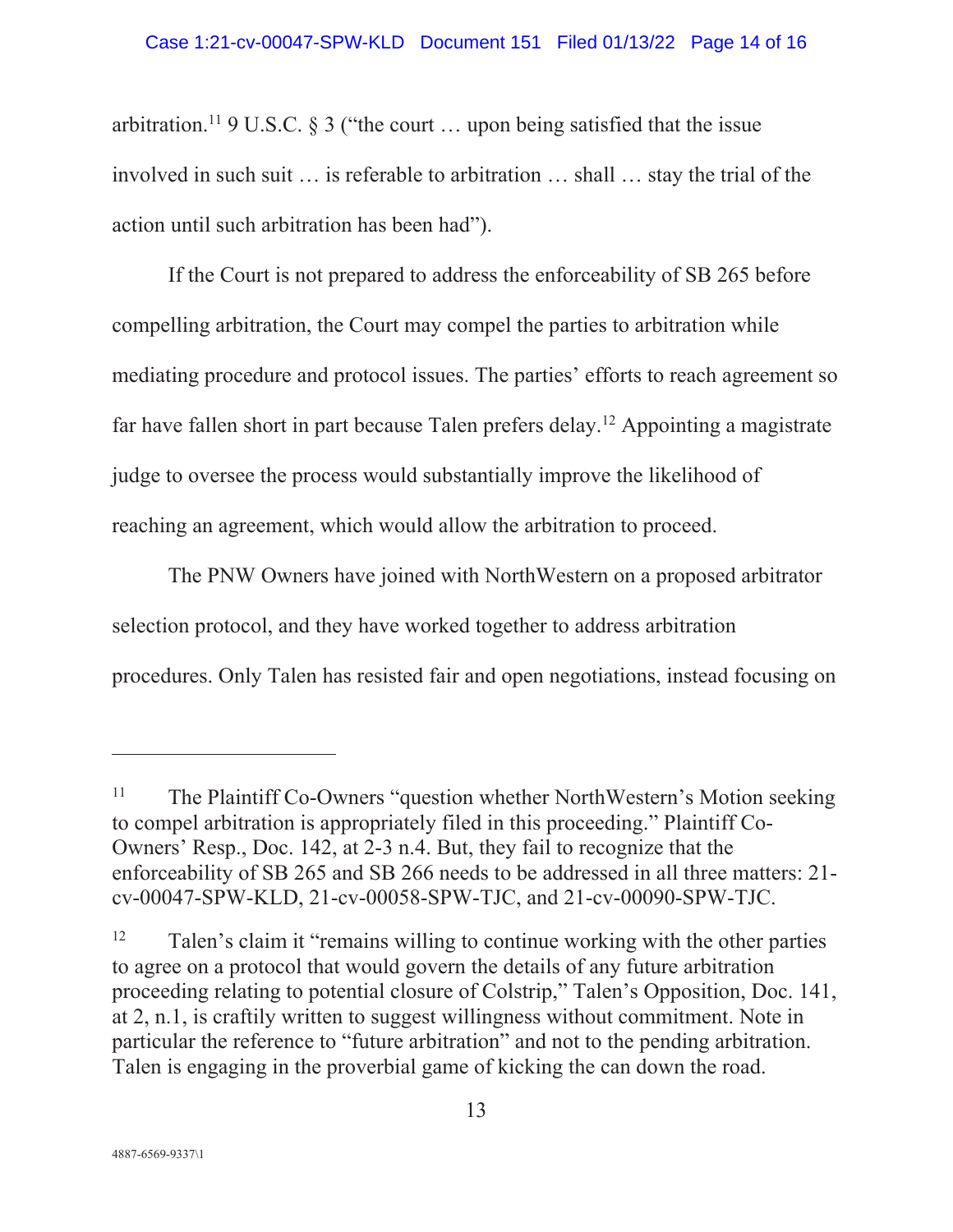unfounded arguments about ripeness. Removing the ripeness issue by rejecting Talen's feeble arguments will open the possibilities for agreement.

## **CONCLUSION**

For the reasons stated above and in its opening brief, NorthWestern urges the Court to enter an order compelling the parties to move forward promptly with arbitration and appointing a magistrate judge to oversee negotiations ensuring they will.

DATED: January 13, 2022 Respectfully submitted,

# DORSEY & WHITNEY LLP

By: */s/ Stephen D. Bell*  Stephen D. Bell, Esq. Millennium Building 125 Bank Street, Suite 600 Missoula, Montana 59802-4407 Telephone: (406) 329-5590 Email: bell.steve@dorsey.com

J Jackson, Esq. (*pro hac vice*) 50 South Sixth Street, Suite 1500 Minneapolis, Minnesota 55402 Telephone: (612) 340-2760 Email: jackson.j@dorsey.com

*Counsel for Defendant NorthWestern Corporation*